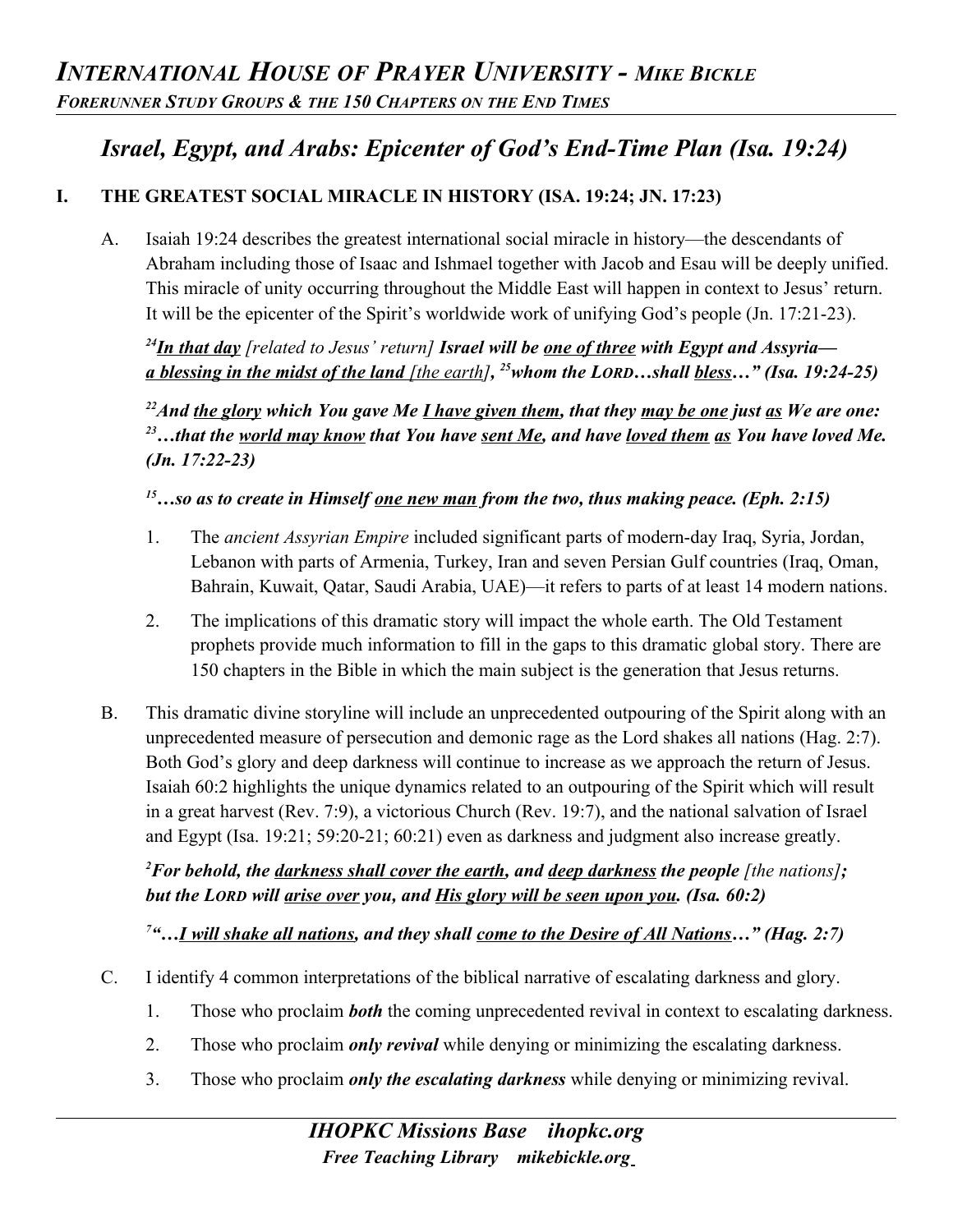- 4. Those who see prophecies of trouble as being *mostly fulfilled* in AD 70 or as symbolic.
- D. What the Spirit will do *in fullness* when Jesus returns in releasing God's glory and/or judgments, He is doing now *in part* and in an accelerating way, leading up to Jesus' return. Thus, we pray for millennial promises to be released in part now, knowing that their fullness awaits His return.
- E. The Lord's end-time plan includes national salvation for Israel, Egypt, and parts of the 14 middle eastern nations that are represented by the territory in the ancient Assyria Empire.

*<sup>21</sup>…the Egyptians will know the Lord…<sup>23</sup>there will be a highway from Egypt to Assyria…and the Egyptians will serve with the Assyrians. <sup>24</sup>…Israel will be one of three with Egypt and Assyria a blessing in the midst of the land [Euphrates to Nile], <sup>25</sup>whom the LORD of hosts shall bless… (Isa. 19:21-25)* 

F. *A blessing in midst of the earth*: The result will be the release of the blessing of the garden of Eden, in Jerusalem and throughout parts of Israel, Egypt, and Assyria (Isa. 11:6-9; 35:1-8; 51:3; 65:17-25; Ezek. 34:29; 36:35; 47:6-12). Jesus will restore the agriculture, atmosphere, and animal life to the conditions seen in Eden. Millennial Jerusalem will be the epicenter from which "garden-of-Eden" blessings will progressively spread to fill the whole earth with God's glory (Isa. 11:9; Hab. 2:14).

### *<sup>35</sup>This land that was desolate has become like the garden of Eden… (Ezek. 36:35)*

- G. *A highway*: The highway in Isaiah 19:23 is a physical highway that will be built after Jesus returns. It will facilitate the relational, economic, political, and spiritual unity that will exist in a deep way. Isaiah prophesied a "highway" to be established in the end times. He wrote of it 7 times *directly* and 3 times *indirectly* (Isa. 11:16; 19:23; 35:8; 40:3; 43:19; 49:11-12; 62:10; cf. 42:16; 43:2, 5-9; 57:14; Jer. 31:8-9, 21). It also refers to the dynamic relational-spiritual highway developing today.
- H. Isaiah highlighted many aspects of this highway—
	- 1. It is for the *remnant of Israel returning to Zion* after God dries up the Euphrates (11:15-16).
	- 2. It *connects Assyria and Egypt* and facilitates international interaction and relationships  $(19:23)$ .
	- 3. It is called the *Highway of Holiness* for the redeemed to walk on when returning to Jerusalem (35:8).
	- 4. It is a *highway in the desert for God* when all flesh will see God's glory together (40:3).
	- 5. *God will make a road in the wilderness* and rivers in the desert when He does a new thing related to Jesus' return (43:19).
	- 6. *God will make a road through mountains* and elevate His highways so the remnant of Israel may return from the north and west and from Sinim (which most see as China; 49:11-12).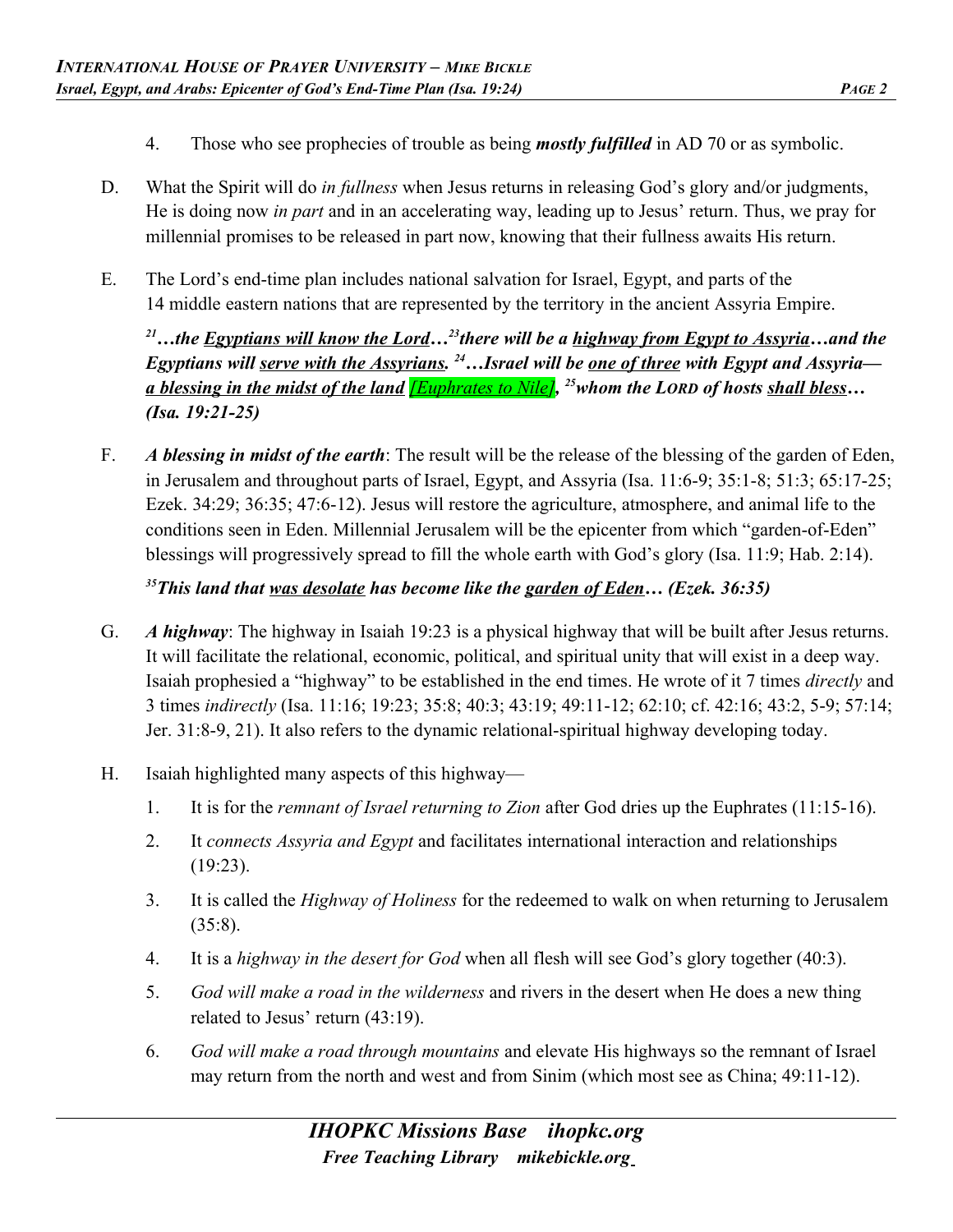- 7. It is a divine call to *build a highway for the people* to enter Jerusalem (62:10).
- I. *Provoked*: Israel will be provoked by godly jealousy to experience God's love and power that they will witness in the lives of Gentile believers walking in the fullness of the Spirit (Rom. 11:11, 25). Israel's national salvation is connected to the fullness of the Gentiles in the end times (Rom. 11:25).

*<sup>11</sup>…to provoke them [Israel] to jealousy, salvation has come to the Gentiles…<sup>25</sup>blindness in part has happened to Israel until the fullness of the Gentiles has come in. <sup>26</sup>So all Israel will be saved …<sup>31</sup>even so these [Israel] also have now been disobedient, that through the mercy shown you [Gentile believers] they also may obtain mercy…<sup>33</sup>Oh, the depth of the riches of the wisdom and knowledge of God! How unsearchable are His judgments and His ways past finding out! (Rom. 11:11, 25-33)* 

#### **II. JESUS PROPHESIED A TIME OF UNPRECEDENTED CARNAGE (MT. 24:15-22)**

A. Jesus prophesied that difficulties in Israel and the nations will surpass any time in history (24:21) with unprecedented death tolls (24:22). He emphasized the carnage by saying that if this time were not kept short (42 months), no one would survive. This abomination occurs when the Antichrist places his image in the temple and requires the mark of the beast (2 Thes. 2:3-4; Rev. 13:12-18).

*<sup>15</sup>"Therefore when you see the 'abomination of desolation,' spoken of by Daniel the prophet, standing in the holy place [in Jerusalem]" (whoever reads, let him understand), <sup>16</sup>"then let those who are in Judea flee to the mountains. <sup>17</sup>Let him who is on the housetop not go down to take anything…<sup>21</sup>There will be great tribulation, such as has not been since the beginning of the world…nor ever shall be. <sup>22</sup>And unless those days were shortened, no flesh would be saved…" (Mt. 24:15-22)* 

B. In Matthew 24:15 and 21, Jesus referred to the final vision in the book of Daniel (Dan. 11-12) where the abomination of desolation occurs and the Antichrist sets up his palace in the land (Dan. 11:45), launching his reign of terror, bringing unprecedented trouble to Israel and the nations (Dan. 12:1).

*<sup>31</sup>[The Antichrist]…shall place there [in the Jerusalem temple] the abomination of desolation… <sup>32</sup>but the people who know their God shall… carry out great exploits…<sup>41</sup>He [Antichrist] shall also enter the Glorious Land [Israel], and many countries shall be overthrown…<sup>45</sup>He shall plant the tents of his palace between the seas and the glorious holy mountain [Jerusalem]…12:1At that time...there shall be a time of trouble, such as never was...even to that time. (Dan. 11:31-12:1)* 

1. The four angels bound at the Euphrates River will kill 1/3 of all the Gentiles—2+ billion?? *<sup>13</sup>…"Release the four angels who are bound at the…Euphrates." <sup>15</sup>So the angels, who had been prepared for the hour…were released to kill a third of mankind. (Rev. 9:13-15)*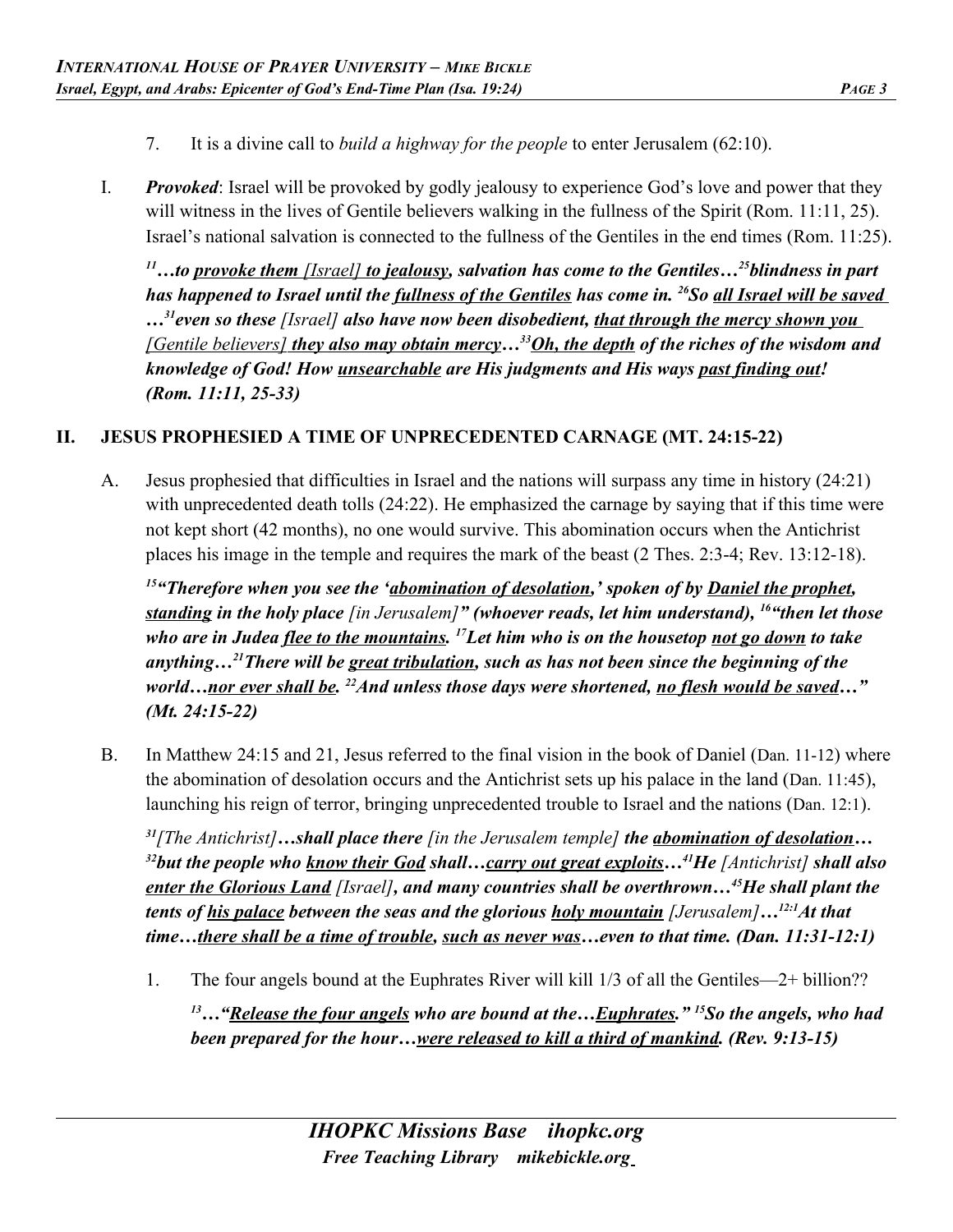2. The carnage will be seen in Israel as 2/3 in the land are killed and 1/3 are saved (Zech. 13:8). The Hebrew word *ha'arets* or *eretz* can mean "the earth" or "the land." The context determines which to use "the land" (of Israel) or "the earth," but sometimes it is inconclusive.

*8 It shall come to pass in all the land [eretz: land of Israel or the earth]," says the LORD, "that two-thirds in it shall be cut off and die, but one-third shall be left in it…" (Zech. 13:8)* 

- C. The subject of Christians and Israel *enduring captivity* in end-time prophecy is a sober reality.
	- 1. The New Testament describes *Christians* suffering persecution and even being taken captive (Rev. 13:7, 10; cf. Mt. 10:21-22, 28; 24:9; Lk. 12:4-7; 21:16-19; Jn. 15:18-16:4; 2 Tim. 3:12; Rev. 6:9-11; 11:7; 12:11, 17; 16:5-7; 17:6; 18:24; 19:2; 20:4).
	- 2. Zechariah prophesied that of half the *Jewish people* living Jerusalem (in the final 42 months) will be taken into captivity (Zech. 14:2). Current, nearly 600, 000 Jews live in Jerusalem.

# *2 I will gather all the nations to battle against Jerusalem; the city shall be taken… half of the city shall go into captivity, but the remnant of the people shall not be cut off from the city. <sup>3</sup>Then the LORD will go forth and fight against those nations… (Zech. 14:2-3)*

- 3. The Old Testament addresses *Jewish people* being scattered, persecuted, and/or taken captive at various times in history, yet particularly in context to the generation of Jesus' return (Ps. 102:20; Isa. 11:11-14, 16; 14:1-3; 19:23; 27:12-13; 40:11; 42:7, 16, 22; 45:14; 49:9-12, 21, 24-26; 60:10, 12, 14; 61:1, 5; Jer. 30:3, 8, 10, 17; 31:16, 23; Ezek. 34:27; 39:23-29; Hos. 11:11; Joel 3:1-2, 8; Amos 9:14; Mic. 2:12-13; 4:6-7; 5:6; 7:12; Zeph. 3:19-20; Zech. 9:11- 12; 10:10-11; 13:8; 14:2; cf. Mt. 25:43; Lk. 21:24). Moses' prophecy of Israel being scattered and in captivity (Deut. 28:64) was partially fulfilled at the hands of Assyria (721 BC), Babylon (586 BC), and Rome (AD 70)—its ultimate fulfillment will be in the end times.
- D. The day of the Lord will be a time of judgment for those in Israel who refuse God's leadership (Amos 5:18). It can be compared to fleeing the Antichrist (a lion) in Israel by escaping to Islamic nations (a bear). God is "preparing a table" for Jews fleeing from Judea in the end times—by sending a great revival resulting in millions of deeply committed Egyptian and Arab believers throughout the Middle East to reveal the God of Israel's love and salvation to unsaved Israel.

*<sup>18</sup>Woe to you who desire the day of the LORD! For what good is the day of the LORD to you? … <sup>19</sup>It will be as though a man fled from a lion [Antichrist], and a bear met him! (Amos 5:18-19)*

*<sup>5</sup>You prepare a table before me in the presence of my enemies…my cup runs over. (Ps. 23:5)*

E. God has ordained places of provision for Israel as she flees into the wilderness of the nations (Ezek. 20:35). The "wings of an eagle" spoke of Israel being brought to God at Mt. Sinai (Ex. 19:4).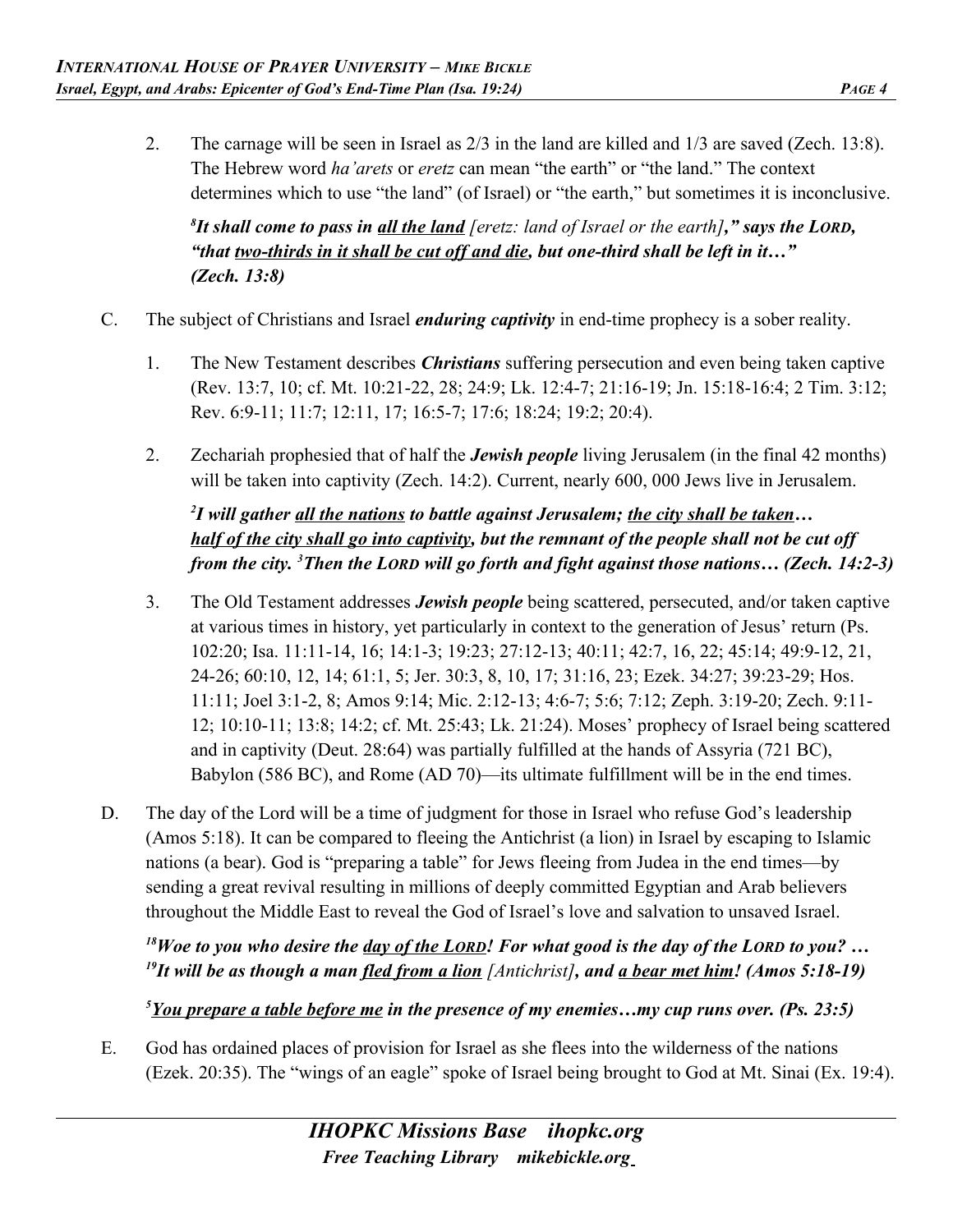*<sup>35</sup>I will bring you into the wilderness of the peoples [nations, NIV], and there I will plead My case with you face to face. <sup>36</sup>Just as I pleaded My case with your fathers in the wilderness of…Egypt, I will plead My case with you…<sup>37</sup>I will bring you into the bond of the covenant… (Ezek. 20:35-37)* 

*<sup>13</sup>Now when the dragon [Satan]…persecuted the woman [the remnant of Israel]…<sup>14</sup>The woman*  was given <u>two wings of a great eagle</u>, that she might fly into the wilderness to her place, where *she is nourished for [3½ years]…<sup>16</sup>The earth helped the woman…and swallowed up the flood [of Satan's persecution]…<sup>17</sup>The dragon was enraged with the woman, and he went to make war*  with the rest of her offspring, who...have the testimony of Jesus Christ. (Rev. 12:13-17)

- F. One task of the global body of Christ is to encourage Arab believers to stand with one another in supporting Israel as well as messianic believers to stand with one another in loving Arabs.
- G. The healing of Abraham's family will be the *epicenter of the end-time drama*–it is the stage for the earth to see God's glory (Jn. 17:23). Jesus prophesied there would be those who would believe they were serving God by killing believers and Jewish people (Jn. 16:3). This hostility will be a global theater for many to see *"greater love"* (Jn. 15:13) and *"greater works"* (Jn. 14:12; cf. Mic. 7:15).

*<sup>22</sup>And the glory…I have given them, that they may be one just as We are one: <sup>23</sup>…that the world may know that You have sent Me, and have loved them as You have loved Me. (Jn. 17:22-23)* 

*<sup>2</sup>…the time is coming that whoever kills you will think that he offers God service. (Jn. 16:2)* 

*<sup>13</sup>Greater love has no one than this, than to lay down one's life for his friends… (Jn. 15:13)* 

*<sup>12</sup>…the works that I do he will do also; and greater works than these he will do… (Jn. 14:12)* 

*<sup>15</sup>As in the days when you came out of the land of Egypt, I will show them wonders. (Mic. 7:15)* 

### **III. ISRAEL REFINED: 7 SITUATIONS FOR JEWS IN THE LAND IN THE LAST 42 MONTHS**

A. The Lord will bring 1/3 of Israel through the fire to refine them in bringing them to salvation. It is possible that 5-6 million Jews worldwide will look to Jesus for salvation in the end times.

*9 I will bring the one -third through the fire, will refine them…and test them as gold is tested. They will call on My name…and each one will say, "The LORD is my God." (Zech. 13:9)* 

- B. I identify 7 situations for the Jews living in Israel during the Tribulation (final 42 months):
	- 1. Some will *remain in the land—*protected by God (Isa. 4:3; Zech. 12:6-14; 14:2; Rev. 7:4).
	- 2. Some will be *anointed for ministry* (Joel 2:28; Mic. 7:15; Rev. 11:3; 16:6; 18:24).
	- 3. Some will be *empowered for battle* in military conflict (Is. 41:15 Zech. 9:13; 10:3-7; 12:6-8).
	- 4. Some will *flee into the wilderness* of the nations (Ezek. 20:35; Mt. 24:16; Rev. 12:14).
	- 5. Some will be *taken captive*—including half of the city of Jerusalem (Joel 3:1; Zech. 14:2).

*IHOPKC Missions Base ihopkc.org Free Teaching Library mikebickle.org*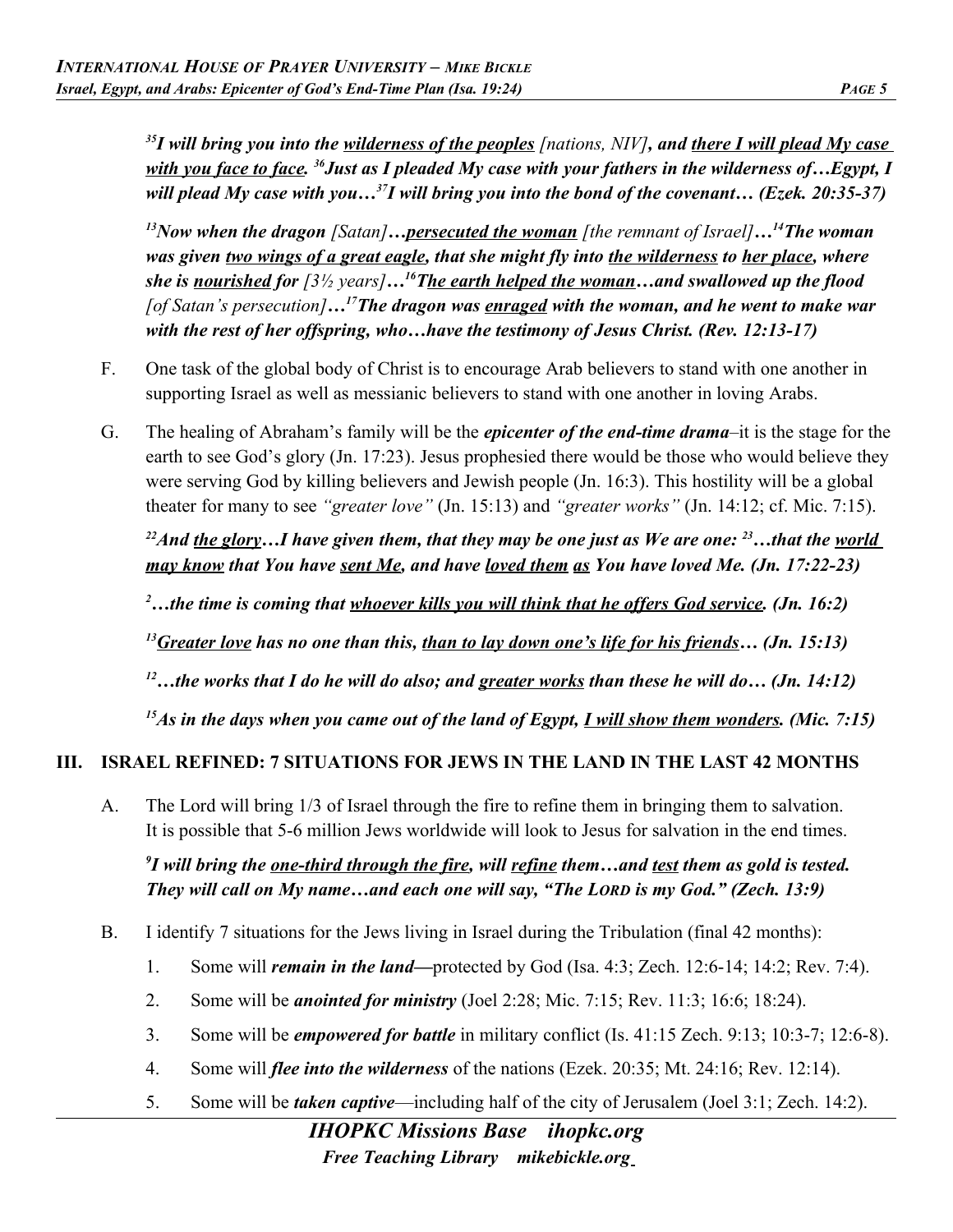- 6. Some will be *killed* by the Antichrist's forces (Dan. 7:21; 25; Zech. 11:16; 13:8; Rev. 13:7).
- 7. Some will *rebel against God* (Ezek. 20:38; 34:16-22).

### **IV. JEWISH REFUGEES WILL RETURN TO ISRAEL FROM EGYPT AND ASSYRIA**

A. In context to Jesus' return, Jewish captives and refugees who fled Israel to escape the Antichrist's reign of terror will return to Israel from Egypt and Assyria (Isa. 11:11, 16; 19:20; 27:12-13; Hos. 11:10-11; Mic. 7:12; Zech. 10:10-11; 14:2).

*<sup>12</sup>The Lord will thresh from the channel of the River [Euphrates in Iraq] to the Brook of Egypt; and you will be gathered one by one, O you children of Israel. <sup>13</sup>In that day: the great trumpet will be blown; they [Jewish refugees] will come, who are about to perish in the land of Assyria, and they who are outcasts in the land of Egypt, and shall worship the Lord…at Jerusalem. (Isa. 27:12-13)* 

*<sup>11</sup>It shall come to pass in that day that the LORD shall set His hand again the second time to recover the remnant of His people who are left, from Assyria and Egypt… (Isa. 11:11)* 

*<sup>10</sup>I will bring them [Jewish refugees] back from the land of Egypt…into the land [of Israel]… (Zech. 10:10)* 

*<sup>10</sup>They [Israel] shall walk after the Lord. He will roar like a lion. When He roars, then His sons…<sup>11</sup>shall come trembling like a bird from Egypt…from the land of Assyria… (Hos. 11:10-11)* 

*<sup>12</sup>In that day they will come to you [Israel] from Assyria and the cities of Egypt, and from Egypt to the River [Euphrates], from sea to sea and from mountain to mountain. (Mic. 7:12; ESV)*

*<sup>12</sup>It will be a day when they will come to you [Israel] from Assyria and the cities of Egypt, from Egypt even to the Euphrates, even from sea to sea and mountain to mountain. (Mic. 7:12; NAS)*

#### **V. GOD'S GRAND FAMILY PLAN—DIVINE CHECKMATE**

A. God intentionally set things in motion in Genesis 12-25 that put Himself in *"divine checkmate."* 

*<sup>3</sup>…He made known to me the mystery …<sup>6</sup> that the Gentiles should be fellow heirs [with Israel]… 8 that I should preach… <sup>9</sup>and to make all see what is the fellowship of the mystery, which from the beginning of the ages has been hidden in God…<sup>10</sup>to the intent that now the manifold wisdom of God might be made known by the church to the principalities and powers... (Eph. 3:3-10)* 

B. Abraham's family will be healed when the Gentile *sons of Ishmael* (Abraham's first biological son) and the *sons of Esau* (Isaac's first son) are reconciled to each other and to Israel—*the sons of Jacob*.